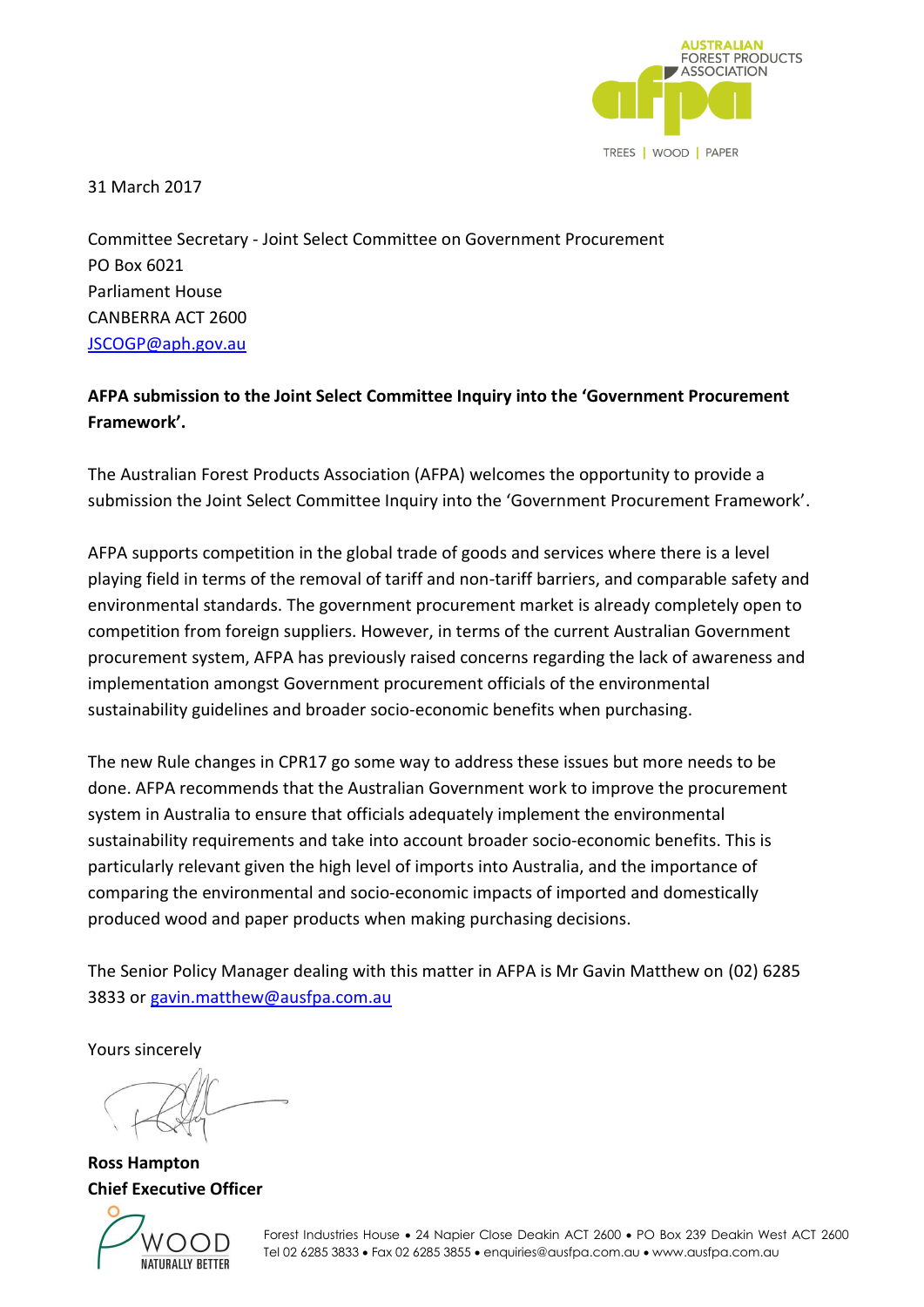### **AFPA SUBMISSION TO THE JOINT SELECT COMMITTEE INQUIRY INTO THE 'GOVERNMENT PROCUREMENT FRAMEWORK'.**

The Australian Forest Products Association (AFPA) welcomes the opportunity to provide a submission the Joint Select Committee Inquiry into the 'Government Procurement Framework'.

AFPA is the peak national industry body representing the Australian forest, wood and paper products industry's interests to governments, the general public and other stakeholders on matters relating to the sustainable development and use of Australia's forests and associated manufacturing and marketing of wood and paper products in Australia.

The issues outlined in this submission apply to both manufactured wood (e.g. sawn timber, engineered wood products) and paper based products, noting the high level of consumption of paper and tissue products by the Australian Government.

AFPA recognises the proud social, economic and environmental record of the Australian wood and paper products industry and the inherent environmental strengths of these products as a renewable resource with a high propensity for recycling, a low carbon footprint and responsible sourcing from sustainably managed forests and fibre waste streams.

*Regarding Commonwealth procurement of wood and paper products, AFPA has previously advocated for more transparent procurement policies and practices which take into account the high environmental and social standards from domestic suppliers, as well as the significant economic and social benefits from purchasing locally made products.*

These issues are discussed in more detail below:

### **ECONOMIC, SOCIAL AND ENVIRONMENTAL BENEFITS OF UTILISING AUSTRALIAN GOODS AND SERVICES**

### *Australian Pulp and Paper Industry in Australia*

The economic and social benefits of the Australian pulp and paper industry are significant, providing many skilled jobs in addition to economic activity and income in regions across Australia and growth to the national economy.

The Australian pulp and paper industry in FY 2014/15 directly employs 16,000 people in both outer metropolitan and regional areas, and supports a further 24,000 indirect jobs. The sales turnover for the pulp and paper sector averages around \$10.1 billion per year. The wood and paper products industry collectively represents around 6 per cent of total manufacturing value added in Australia<sup>1</sup>.

<u>.</u>

<sup>1</sup> [ABARES](http://www.agriculture.gov.au/abares) Australian Forest & Wood Products Statistics Jun Qtr 2016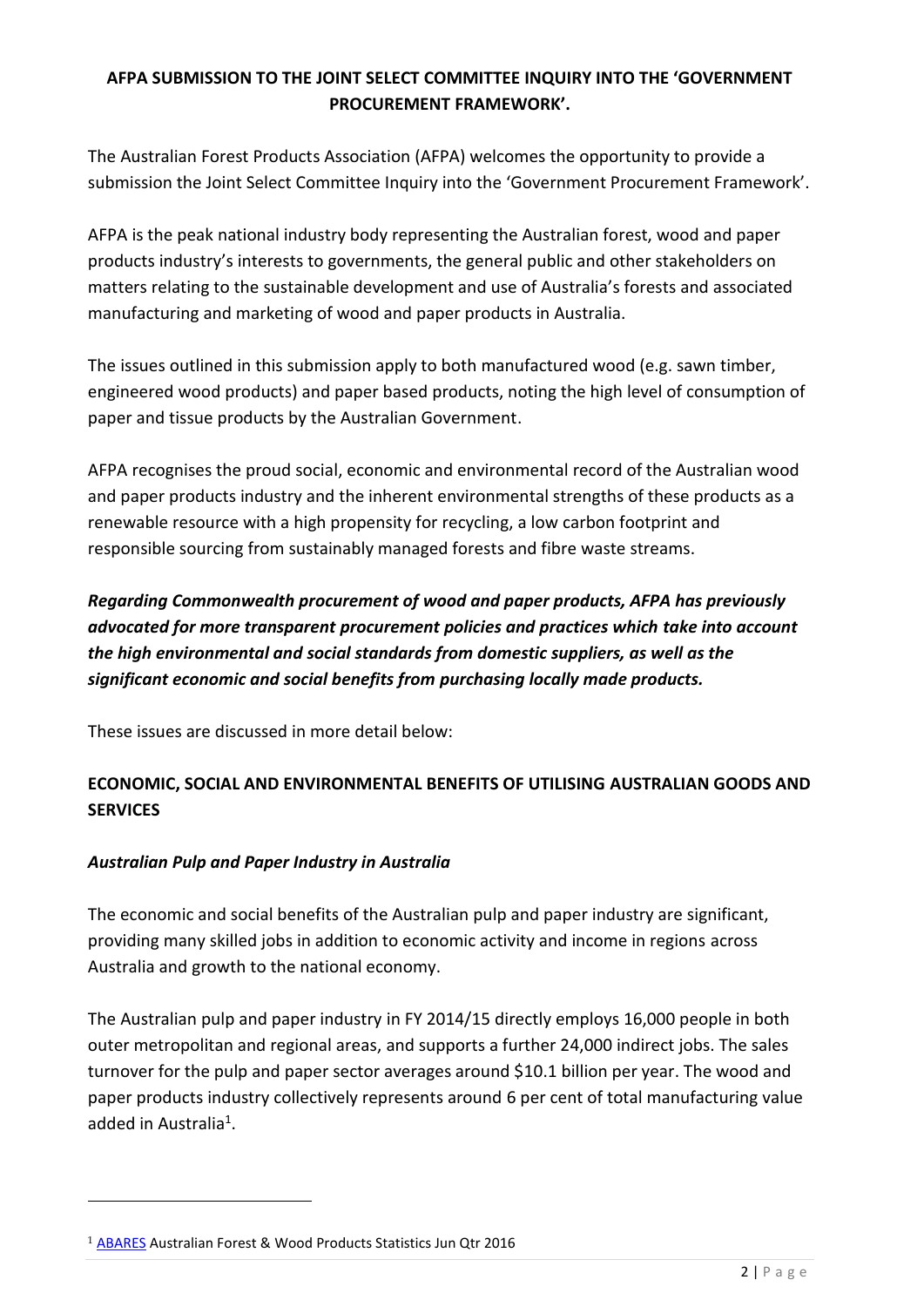Australia is a medium-sized open economy with an annual trade deficit in wood and paper products of over \$2 billion per annum, with a large proportion of imports comprising printing and writing papers. Major exporters of printing and writing papers to Australia include Finland, China, the United States, Austria, Germany, Canada, New Zealand, Brazil, Thailand and Indonesia. It should be noted that countries importing paper products that are currently subject to dumping measures by Australia's Antidumping Commission (ADC) are China, Indonesia, Thailand and Brazil (in order of imported volumes).

The paper products industry in Australia, as a capital-intensive industry, has invested heavily over time in pulp and paper manufacturing and related activities, such as bioenergy and cogeneration, including over \$1 billion in recent capital expenditure.

### *Commonwealth Procurement of Paper Products*

AFPA recognises that the Australian Government through its various departments and agencies is one of the single largest consumers in Australia of printing and communications papers, tissue, and packaging products. The Australian Government purchases annually:

- approximately 4,200 tonnes of copy paper;
- an estimated 40,000 to 50,000 tonnes of paper used for external printing, such as publications, pamphlets, forms, brochures and envelopes; and
- a significant amount of tissue and packaging papers.

### *Wood Products Industry*

The Australian wood products industry includes the production of sawn timber and engineered wood products (EWPs) such as medium density fibreboard, particleboard, laminated veneer lumber and plywood, which are used for a wide variety of building, construction and other uses. Collectively these industries have a sales turnover of over \$12 billion, supporting around 40,000 direct jobs and a further 60,000 indirect jobs.

A major feature of the wood and paper products industry is its geographic spread and significance to the economic and social well-being of many rural and regional communities, through local growing, harvesting, processing and marketing of forest products and flow-on effects to other suppliers. The forestry industry, which provides sustainable wood and fibre resources for domestic processing, directly supports a further 11,000 direct jobs through forest growing and harvesting activities.

Australian manufacturers have produced annually around 5 million cubic metres of sawn timber and 1.6 million cubic metres of EWPs in recent years. In FY 2015/16, imports of sawn timber were 841,000 cubic metres and imports of EWPs were 652,000 cubic metres including 357,000 cubic metres of plywood mainly from Asia.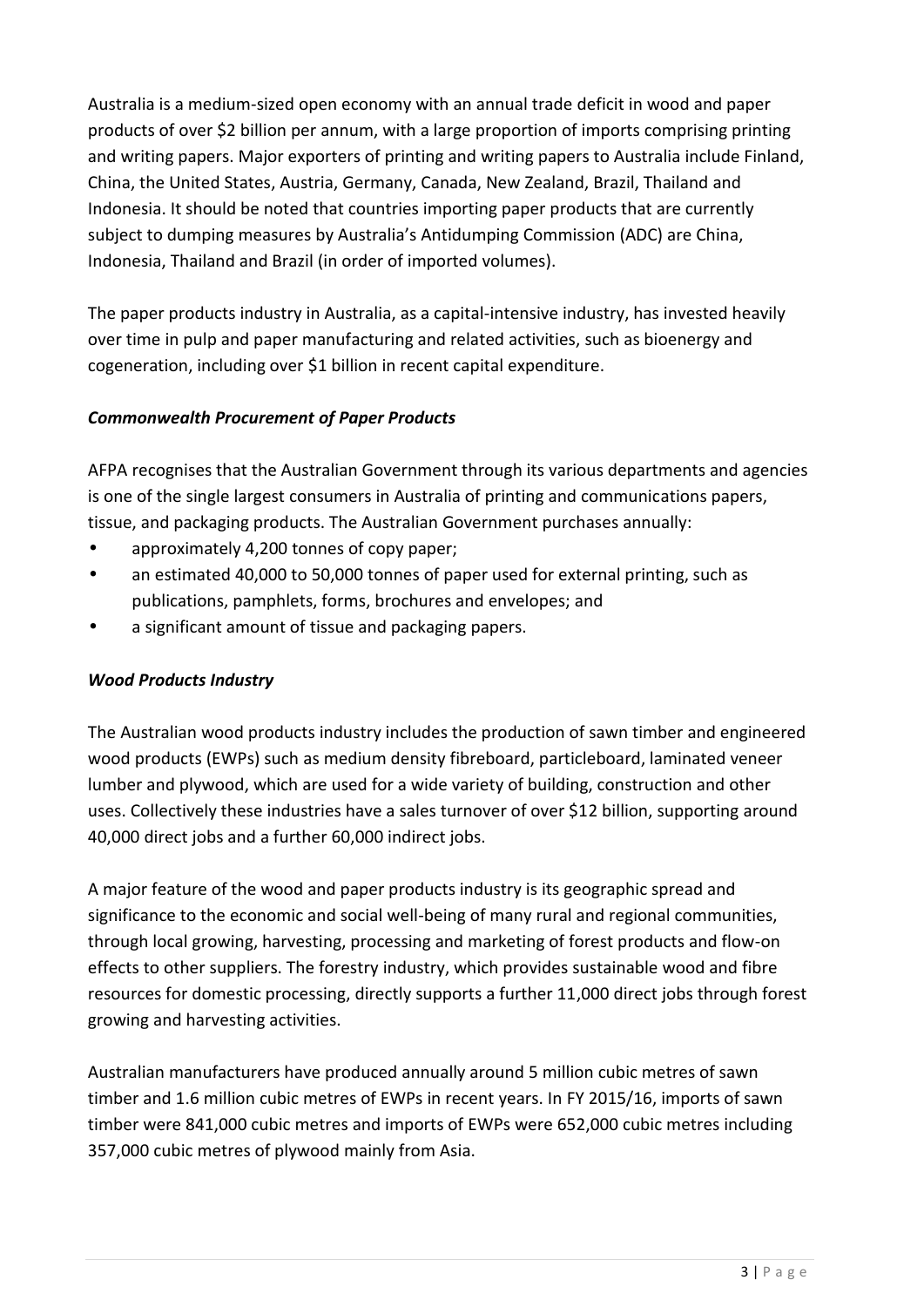Given the high volume of imports and competitive pressures faced by domestic producers in terms of a high Australian dollar and high domestic environmental and social standards, it is essential that the regulatory framework for non-conforming products (e.g. failure to meet minimum Australian standards for environment, product use and safety) be rigorously applied including via procurement policies. These issues with respect to non-conforming building products, particularly for imported EWPs, are discussed in more detail later in the submission.

*Australian Government's procurement decisions have a major impact on local manufacturers, as well as setting precedents for wider Australian consumers. AFPA recommends that Government departments take into account socio-economic considerations in addition to their 'value for money' considerations, in their procurement decisions.*

## **TERMS OF REFERENCE OF THE JOINT SELECT COMMITTEE INQUIRY INTO THE 'GOVERNMENT PROCUREMENT FRAMEWORK'.**

The Joint Select Committee on Government Procurement was established to inquire and report by 31 May 2017, on the following matters:

- a. the Commonwealth procurement framework;
- b. consideration of the Commonwealth Procurement Rules to come into force on 1 March 2017 (CPR17);
- c. their implementation; weighting and other mechanisms that should apply to any Commonwealth procurement decision making; and their interaction with any other Government policies and programs (including grants), instruments, guidelines and documents relating to procurement, including the Department of Finance's Resource Management Guide No. 415;
- d. the extent to which CPR17 and any related instrument and rules can be affected by trade agreements and other World Trade Organization (WTO) agreements; and
- e. any related matters.

This submission looks to cover many of these issues.

### **PROPOSED CHANGES TO PROCUREMENT GUIDELINES**

The new Commonwealth Procurement Rules came into force on 1 March 2017 (CPR17); include new Procurement Rules 10.10, 10.18, 10.30, 10.31 and 10.37.

New Rule 10.10, where an Australian standard is applicable for goods or services being procured tender responses must demonstrate the capability to meet the Australian standard and contracts must contain evidence of the applicable standards. The Government indicated that where standards are applied it is important for integrity and probity that suppliers to government are capable of meeting standards. Ensuring that value for money has been achieved, that is, by ensuring goods or services are fit for purpose.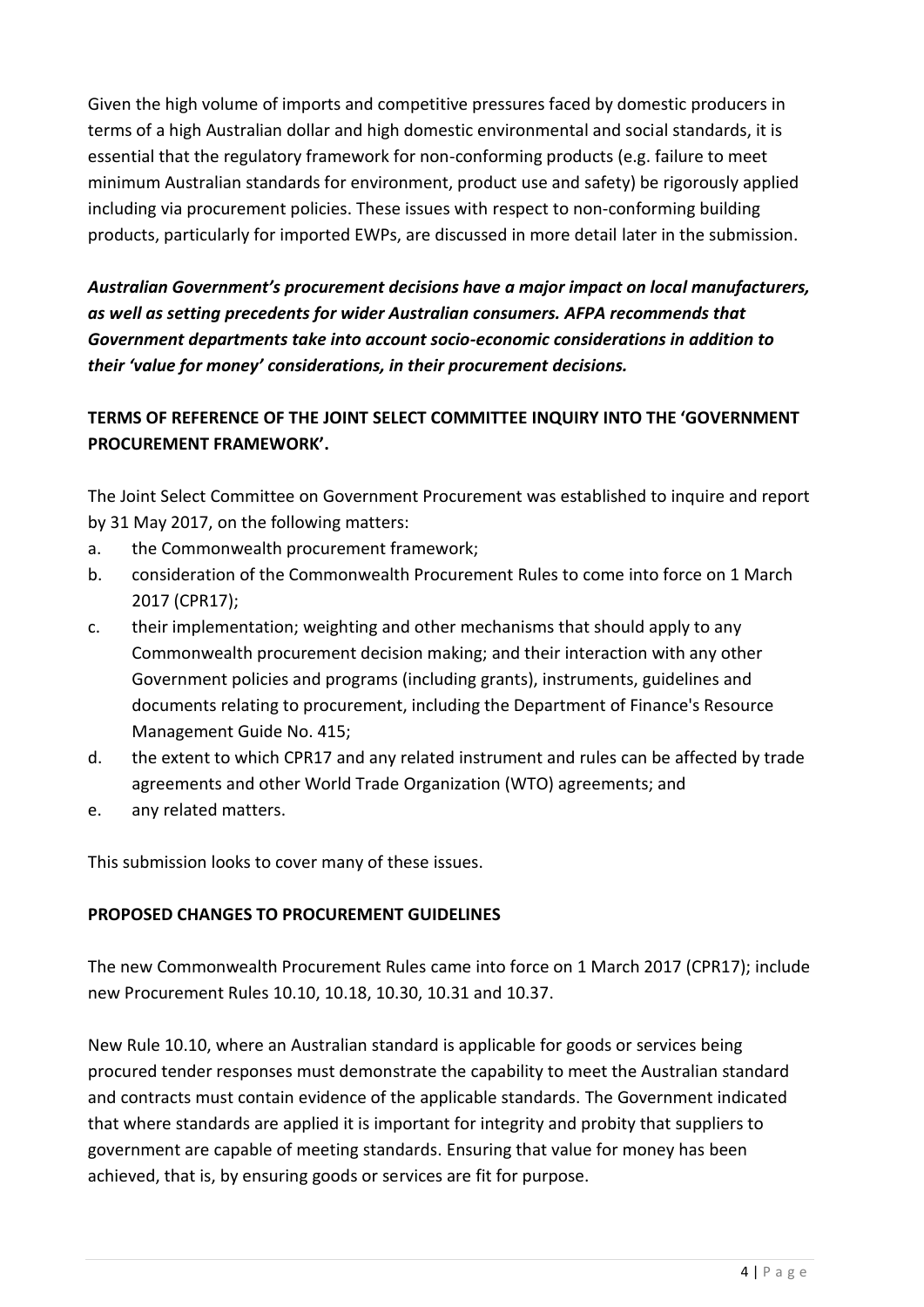New Rule 10.37 sets the expectation for the level of verification for officials checking verification or seeking other forms of independent assurance that would satisfy a test of making reasonable inquiries.

New Rule 10.18 details the expectation that officials must make reasonable inquiries that the procurement is carried out considering relevant regulations and/or regulatory frameworks including but not limited to tenderer's practices regarding: (a) labour regulations, including ethical employment practices; (b) occupational health and safety; and (c) environmental impacts.

Where one of these areas of regulation is not applicable or alternatively other forms of significant regulation apply, then officials would use their judgement to make the appropriate inquiries using reasonable efforts.

The new rules 10.30 and 10.31 require officials to take into account the broader economic benefits for Australia of procurements above \$4 million as part of their decision-making process.

*AFPA has welcomed the new Rules as they are step forward in hardwiring consideration by Government procurement processes and officials of 'value for money' principles, meeting Australian Standards, regulatory equality, and broader economic, social and environmental benefits.*

*However, it is recommended that the ('arbitrary') procurement floor figure of \$4 million needs to be applied as a mandatory benchmark when individual agencies are considering contracts off Head Agreements, such as the Whole-of-Government stationery panel. In this way, additional 'value for money' opportunities in all procurement areas are not missed. For example, individual agencies may not purchase \$4 million of office paper, however under the Head Agreement, the Government purchases significantly more than \$4 million of copy paper, and the new Rules 10.30 and 10.31 are then triggered. It is therefore recommended that when Government agencies evaluate their own individual contracts off Head Agreements that they take into account 'value for money' considerations as if they were purchasing the Head Agreement itself. It is also recommended that the changes are implemented to this current Government procurement tender/contract period (understood to be in place from February 2017).*

### **ENVIRONMENTAL SUSTAINABILITY GUIDELINES FOR PAPER AND PRINTING PRODUCTS**

When purchasing copy paper and printing products Government Departments are guided by the *Australian Government Commonwealth Procurement Rules* (CPR) and connected policies the key principle of which is 'value for money'.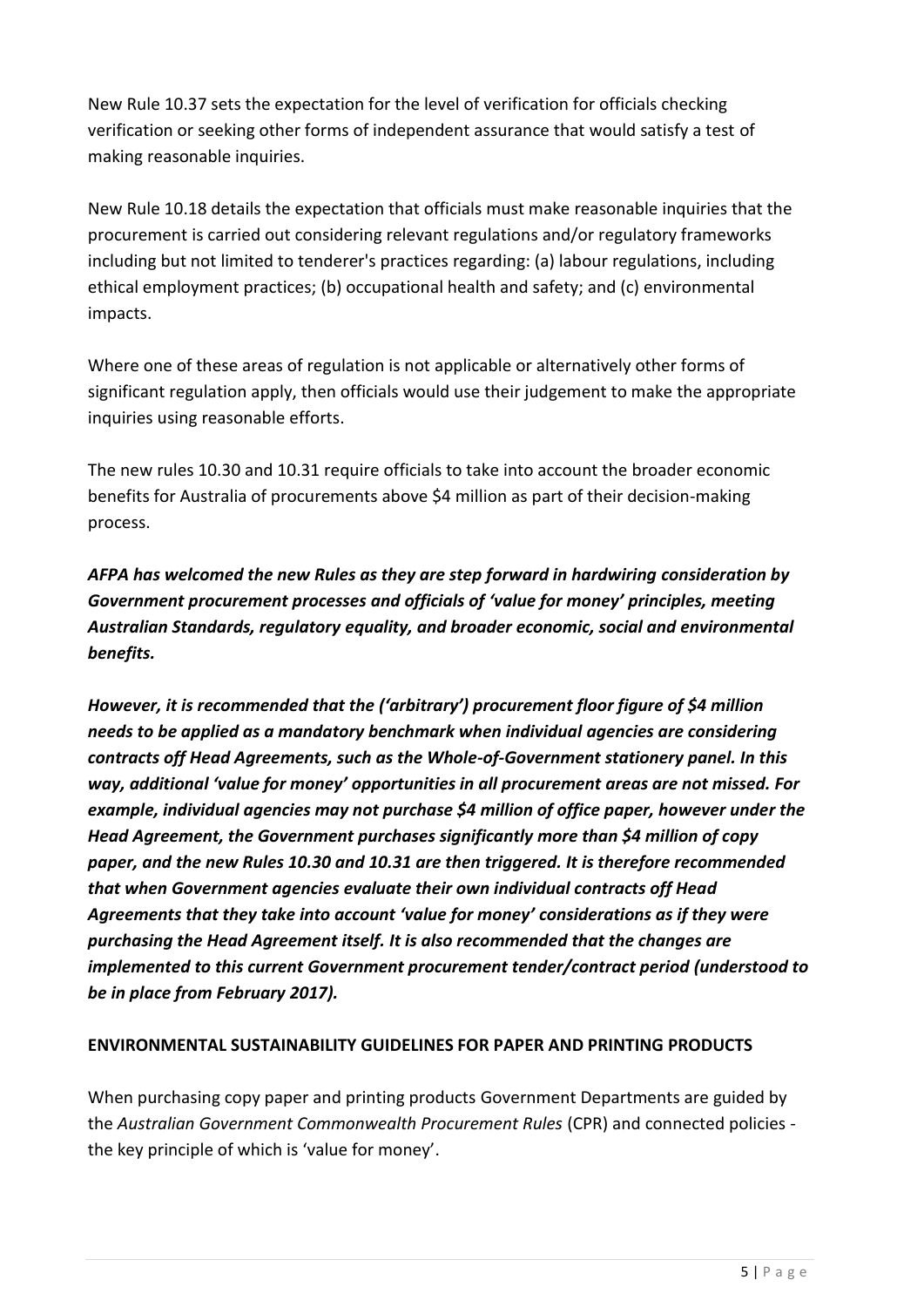When considering suppliers, each Department is required to take into account a range of factors including price and cost of the product or service, and other non-price factors, such as meeting the required specifications - "fit for purpose", quality, service and support, insurance and risk, delivery, contractual compliance - as well as energy, sustainability (including environmental sustainability) and work health and safety aspects.

Key sustainability requirements within the procurement system include: Clause 4.5 of the CPR dealing with non-financial costs and benefits including environmental sustainability (i.e. energy efficiency and environmental impact); and Clause 4.7 of the CPR dealing with procurementconnected policies, which includes the *Australian Government ICT Sustainability Plan 2010- 2015* and *National Waste Policy*.

The now-lapsed *Australian Government ICT Sustainability Plan 2010-2015* (ICT Plan) introduced a number of positive strategies and actions aimed at assisting agencies to better manage the environmental performance and impacts of the information and communications technology (ICT) they procure and use, including Mandatory Environmental Standards Guideline 4: Environmental Standard 4 (ES4) - Recycled content and office copy paper and Fact Sheet 3: Evaluation measures and weightings for procurement.

Key requirements for paper products purchased for use by the Australian Government under the previous ICT plan included:

- general use office copy paper to have a minimum post-consumer recycled content of 50% by July 2011, progressing to 100% recycled content by July 2015 (ES4 mandatory requirement);
- remaining virgin fibre content to originate from certified sustainable chain-of-custody sources, such as the Program for the Endorsement of Forest Certification (PEFC) – Australian Forestry Standard (AFS) schemes, Forest Stewardship Council (FSC) certified sources/forests, or from sustainably managed forests (ES4 mandatory requirement);
- similar paper content standards for external printing and design contracts, where possible (ES4 mandatory requirement); and
- recommended percentage allocation of at least 20-40% for environmental weightings for copy paper contracts (ICT Sustainability Plan fact sheet 3).

The National Waste Policy details a coherent, efficient and environmentally responsible approach to waste management in Australia. The aims of the National Waste Policy are to: avoid the generation of waste, reduce the amount of waste (including hazardous waste) for disposal; manage waste as a resource; ensure that waste treatment, disposal, recovery and reuse is undertaken in a safe, scientific and environmentally sound manner, and contribute to the reduction in greenhouse gas emissions, energy conservation and production, water efficiency and the productivity of the land.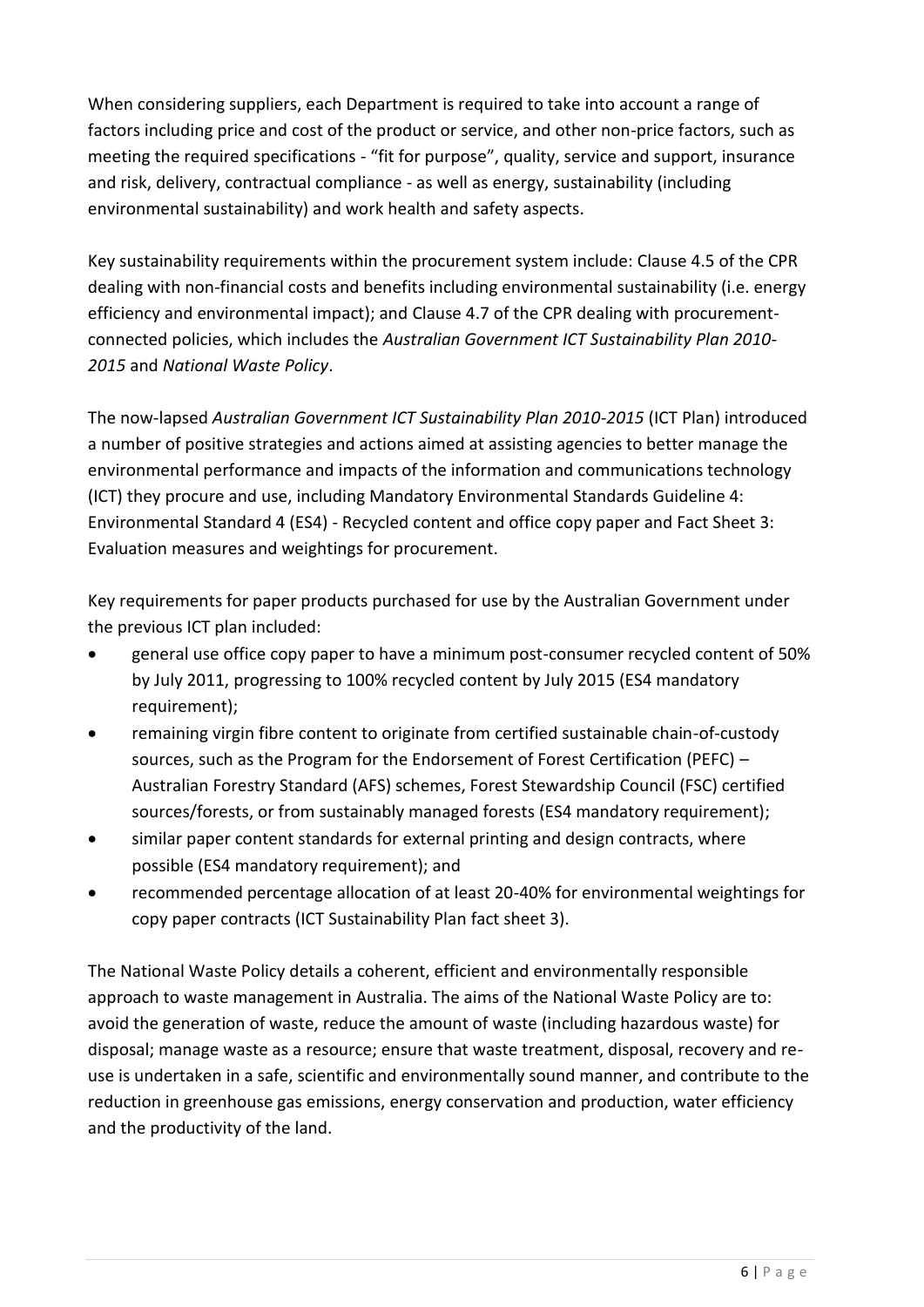The National Waste Policy includes:

- Strategy 2: to embody and promote sustainable procurement practices by governments and the delivery of programs and services to facilitate certainty in the market; and the sharing of guidance materials with relevant bodies such as the Australian Procurement and Construction Council (APCC);
- the 2013 Sustainable Procurement Guide released as part of the National Waste Policy; and
- the 2011 Sustainable Procurement Guide for Office Paper prepared by the APCC.

Key requirements for paper purchased for use by the Australian Government under the National Waste Policy included:

- avoiding the generation of waste (National Waste Policy) and reduced landfill, through greater use of recycling; and
- transport impacts of fibre sourcing be taken into account as part of fully informed decisions on material sourcing (APCC Sustainable Procurement Guide for Office Paper).

## **ECONOMIC AND ENVIRONMENTAL BENEFITS OF USING LOCALLY MADE RECYCLED PAPER PRODUCTS AND ISSUES IN SOURCING UNSUSTAINABLE PAPER PRODUCTS**

There are estimated to be significantly lower greenhouse gas (GHG) emissions associated with using locally made recycled paper products compared to using imported recycled paper. Key reasons include:

- lower GHG emissions resulting from a reduction in sea freight due to less imports of recycled paper;
- lower GHG emissions resulting from a reduction in sea freight due to less exports of locally made recycled paper displaced by local consumption of imported recycled paper; and
- lower landfill GHG emissions due to less non-recovered paper going to domestic landfill as it is recycled in Australia. Using [Australia's National Greenhouse Accounts Factors](http://www.environment.gov.au/climate-change/greenhouse-gas-measurement/publications/national-greenhouse-accounts-factors-aug-2015) (August 2016 page 71) for every tonne of recovered waste paper products used, rather than sent to landfill, equals  $\sim$ 2.9 tonnes of CO<sub>2</sub> emissions avoided.

The inherent environmental strengths of wood and paper products include the fact that they can be made from renewable and recyclable sources with carbon sequestration and land management benefits. However, if not conducted on a sustainable basis, there exist a number of significant issues related to forestry practices and the sourcing of environmental sustainable wood and paper products. From a global trading perspective, these issues can include:

- land use conversion for fibre supply (i.e. deforestation or conversion of natural forests to plantations);
- environmental and social impacts of poor forestry practices (i.e. issues such as product yield, forest health, biodiversity and lack of community consultation);
- manufacturing practices (e.g. use of chemical, water and energy inputs);
- illegal logging and trade in wood and paper products;
- the carbon emissions footprint of products, including transport impacts; and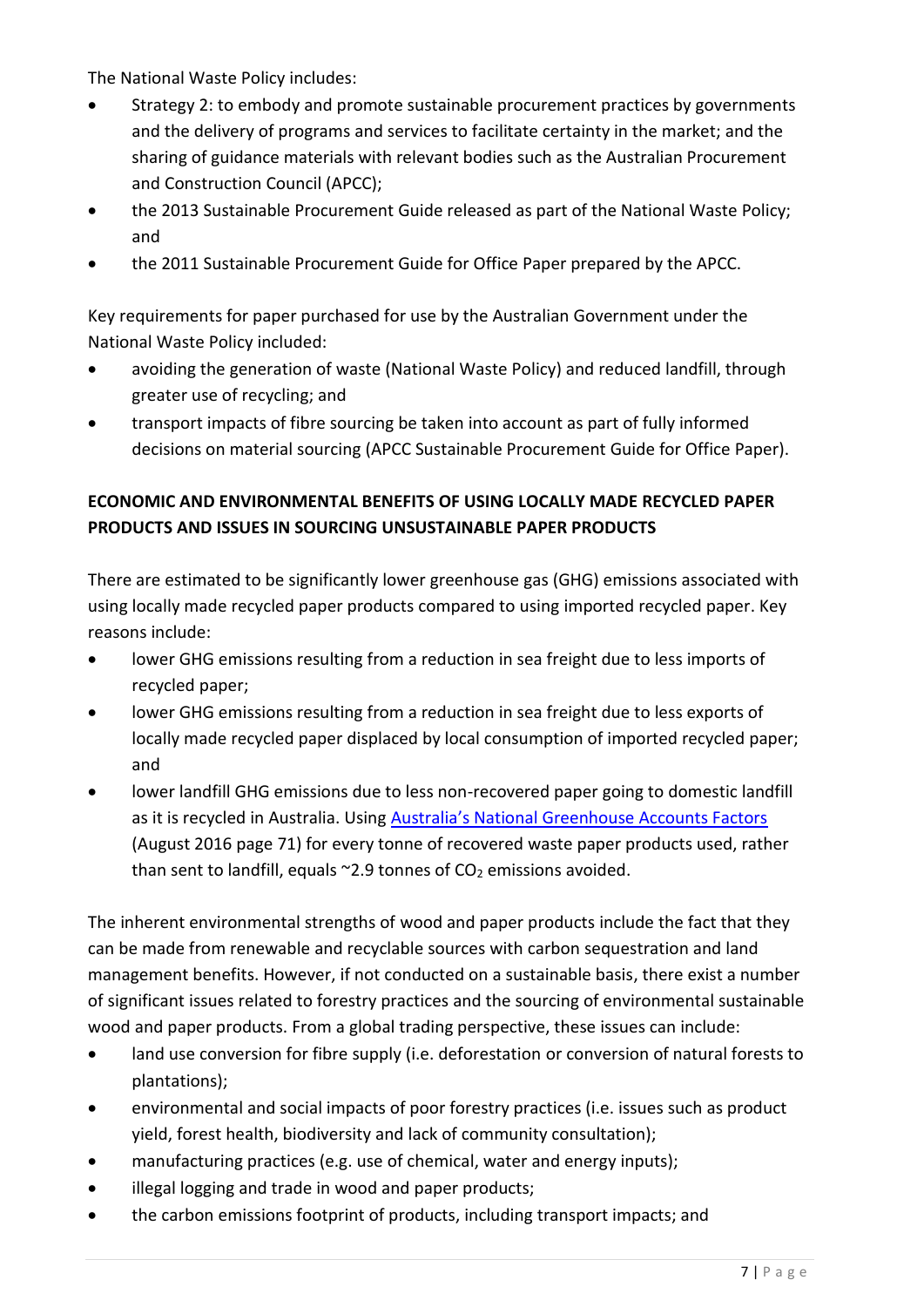• the waste implications of additional landfill from using non-domestic recycled content paper sources.

Commonwealth procurement policies have generally failed to take into account the net cost to Government from domestic suppliers after tax revenues and charges to governments were taken into account, as well as important flow-on employment and benefits to the economy and local communities.

Australian Paper contributed a total of \$452m in taxes (includes indirect taxes and flow-on effects) for the year 2015 and produced a total of 600,433 tonnes of paper. As an example, for every 500 sheet A4 ream of Australian made copy paper, which retails at a price of approximately \$5 per ream, for example, around \$1.88 is returned to government revenues in the form of taxes and charges (Western Research Institute 2017). Similarly, if the paper used for the large volume of external printing by the Australian Government (e.g. 40,000 tonnes per year) were met by Australian Paper, this translates to a potential return to Government of about \$30 million per year, based on a transfer payment of \$753 per tonne.

There are direct economic benefits for the Government to build commercial and residential buildings utilising wood product solutions. Timber is strong, lightweight and flexible, making timber construction simple and safer than common alternatives. Choosing timber means there isn't the need to contend with heavy lifting and large cranes to secure materials onsite, reducing cost and making building sites safer work places. In addition, when working with timber, the range of timber products can be machined and fabricated both onsite and offsite, offering both flexibility and a significant benefit for project management and turnaround times. Advances in modern technology enable fast and accurate installation of engineered wood products like cross laminated timber (CLT) and laminated veneer lumber (LVL) members. Specialist manufacturers use high tech prefabrication that guarantees accuracy and ensures rapid construction.

A recent National Construction Code change enables the construction of innovative timber buildings of up to eight storeys (both commercial and multi-residential). New building materials options include traditional timber framing and innovative massive timber systems, such as CLT, LVL and glulam. The drivers for adopting the new building practices will be cost savings and consequent potential increases in margins for developers and builders. Preliminary economic modelling indicates possible savings in the order of 10-15% in multi–residential and commercial build costs, primarily due to shorter construction times.

# **STATUS OF ENVIRONMENTAL SUSTAINABILITY GUIDELINES FOR WOOD AND PAPER PRODUCTS**

Despite being supported by industry, the *Australian Government ICT Sustainability Plan 2010- 2015* (which included the requirement of 100% recycled content for all office copy paper purchases by 1 July 2015) was scrapped by the Government in 2015. As a result, Government procurement policies are no longer underpinned by a recycled content requirement.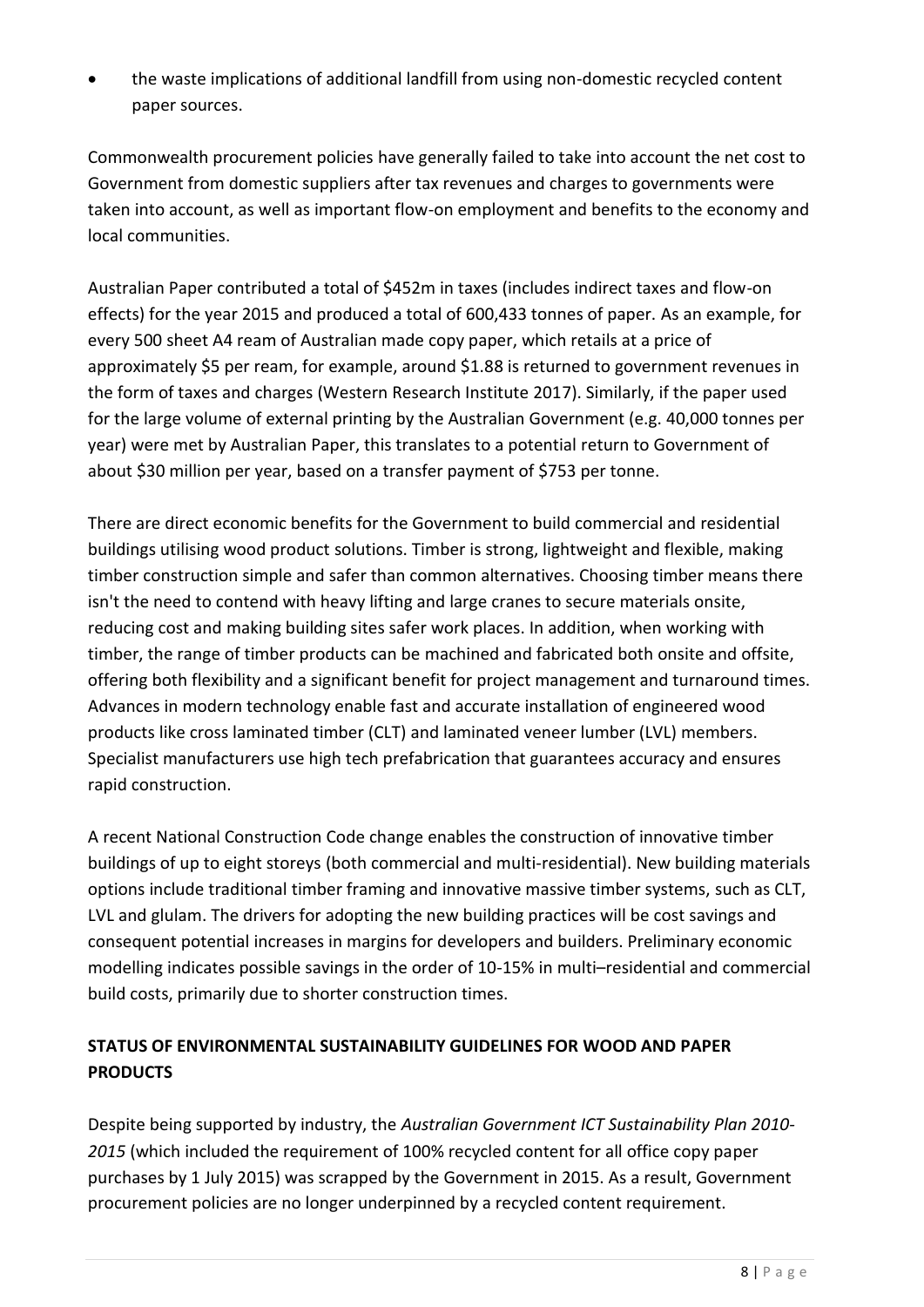In 2016, the Government took a step to rectify this issue via a letter from the then Environment Minister Greg Hunt to other ministers. The letter advised that, wherever possible, Ministers and their Departments commit to purchasing 100% recycled paper and adopt sustainable practices consistent with the National Waste Policy. Federal Assistant Minister for Agriculture and Water Resources Senator Anne Ruston in 2016 also encouraged by letter her political colleagues to consider 'value for money' principles in their procurement strategies for their offices and commit to Australian-made paper products. The recent changes made to CPR17 are also other useful steps along this path.

Another step is the formal reinstatement of this 'buy 100% recycled rule' in a procurement connected policy. This would have positive implications beyond the Australian Government, which is often seen as a leader for State and local governments, and the private sector in sustainable procurement.

*The Australian Government should formally reinstate the 'buy 100% recycled rule' and a requirement to minimise waste in a procurement connected policy (e.g. via the National Waste Policy); and commit to stronger action on implementing the Australian Government's sustainability requirements for wood and paper products.*

### **EXAMPLE OF RECENT RECYCLING INVESTMENT IN AUSTRALIA**

Australian Paper invested \$90 million in a recycling plant at its Maryvale site which will divert up to 80,000 tonnes of wastepaper from local landfill every year. This project received a \$9.5 million grant from the Australian Government and \$9.9 million in finance from the Clean Energy Finance Corporation (CEFC). A link to the significant environmental and recycling benefits from the project can be found on the CEFC websit[e here.](https://www.cleanenergyfinancecorp.com.au/media/76320/cefc-factsheet_manufacturingausindustry_lr.pdf)

# **PERCENTAGE OF AUSTRALIAN MADE COPY PAPER PURCHASED BY THE AUSTRALIAN GOVERNMENT AGENCIES**

In previous submissions AFPA detailed analysis of Departmental paper usage, showing that 16 (or almost three quarters) of the 22 largest Departments were choosing to purchase imported paper rather than locally made paper in 2014.

The Federal Department of Finance, in response to 'questions on notice' at the 2016/17 Senate Budget Estimates, provided an updated breakdown of the percentage of Australian made copy paper purchased by the Australian Government agencies in 2015/16 (the overall total percentage (by volume) was 59%). However, a significant proportion of the largest Australian government agencies are still purchasing imported paper products despite the price competitiveness of the locally made 100% recycled paper and that all preferred government suppliers can supply locally made 100% recycled paper (refer Table 1). This indicates that much more can still be done.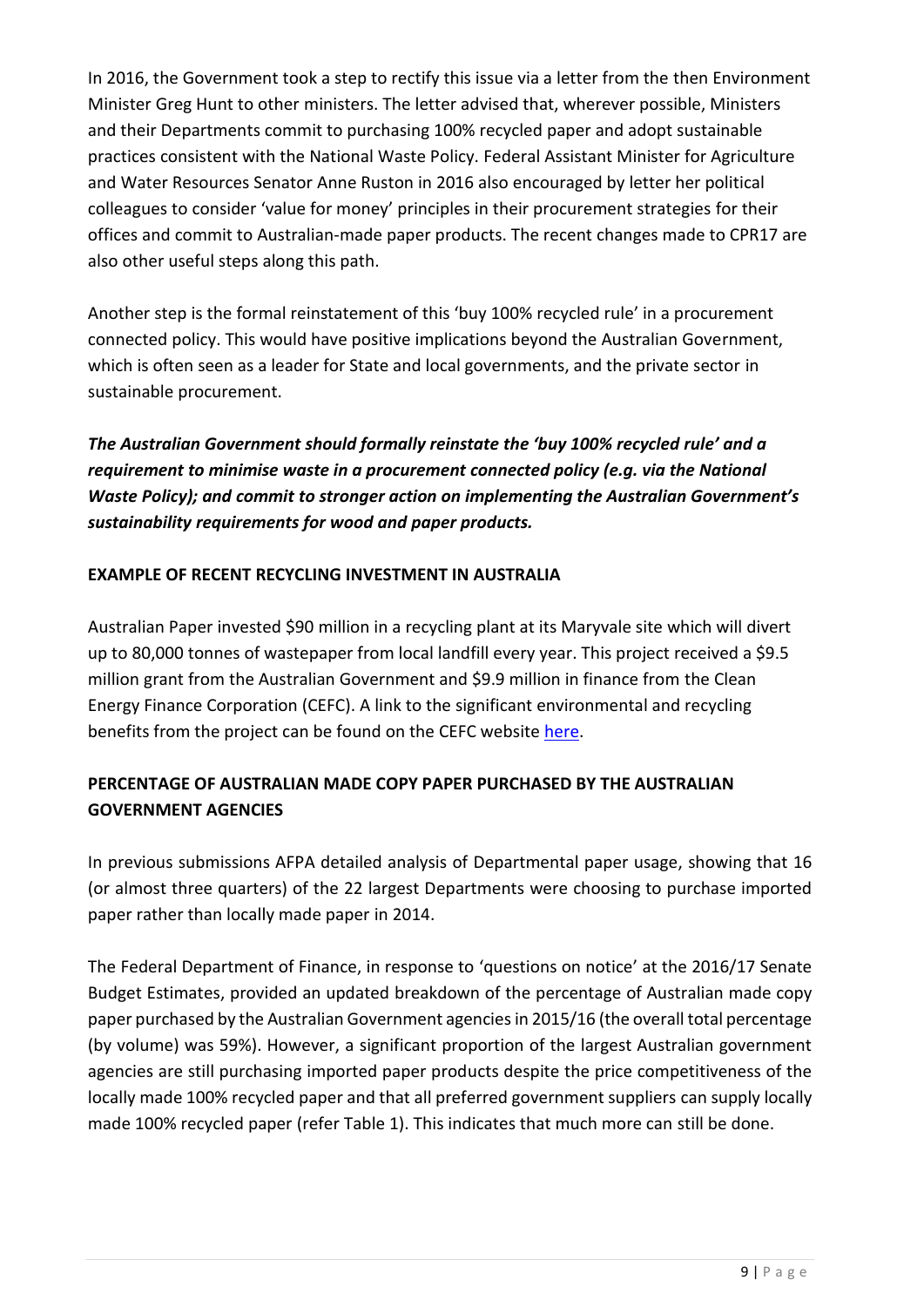| NO.            | <b>AGENCY</b>                    | ~EMPLOYEES | 2015/16 - SOURCE - % |                           |
|----------------|----------------------------------|------------|----------------------|---------------------------|
| 1              | Department of Human              | 33,645     | Australia -          | Austria - 3%              |
|                | <b>Services</b>                  |            | 97%                  |                           |
| $\overline{2}$ | Department of Defence            | 21,761     | Australia -          | NA - 0%                   |
|                |                                  |            | 100%                 |                           |
| 3              | <b>Australian Taxation</b>       | 21,507     | Australia -          | Austria - 100%            |
|                | Office                           |            | 0%                   |                           |
| 4              | Department of                    | <b>NA</b>  | Australia -          | Austria/Brazil/           |
|                | <b>Communication and Arts</b>    |            | 0%                   | Indonesia - 100%          |
| 5              | <b>Australian Federal Police</b> | 6,909      | Australia -          | Austria/Indonesia - 67.5% |
|                |                                  |            | 32.5%                |                           |
| 6              | Department of Health             | 4,705      | Australia -          | Austria/Indonesia - 22%   |
|                |                                  |            | 78%                  |                           |
| 7              | Department of Industry           | 5,956      | Australia -          | Austria/Brazil - 86%      |
|                |                                  |            | 14%                  |                           |
| 8              | Department of                    | 5,393      | Australia -          | Austria/Brazil/           |
|                | Immigration & Border             |            | 8%                   | Indonesia/Thailand-92%    |
|                | Protection                       |            |                      |                           |
| 9              | Department of Foreign            | 4,719      | Australia -          | Indonesia/Austria - 99.2% |
|                | <b>Affairs</b>                   |            | 0.8%                 |                           |
| 10             | Department of                    | 4,712      | Australia -          | Indonesia/Austria - 66%   |
|                | Agriculture                      |            | 34%                  |                           |
| 11             | Department of Veterans'          | 1,940      | Australia -          | Austria - 84%             |
|                | <b>Affairs</b>                   |            | 16%                  |                           |
| 12             | Department of                    | 3,973      | Australia -          | Austria/                  |
|                | <b>Education and Training</b>    |            | 2%                   | Indonesia/Thailand - 98%  |
| 13             | Department of                    | <b>NA</b>  | Australia -          | Austria/                  |
|                | Employment                       |            | 10%                  | Indonesia/Thailand - 90%  |
| 14             | Department of Social             | 3,377      | Australia -          | $NA - 0%$                 |
|                | Services                         |            | 100%                 |                           |
| 15             | Department of the                | 2,286      | Australia -          | Austria/Brazil/           |
|                | Environment                      |            | 1.6%                 | Indonesia/Thailand-       |
|                |                                  |            |                      | 98.4%                     |
| 16             | <b>Productivity Commission</b>   | <b>NA</b>  | Australia -          | Indonesia - 46%           |
|                |                                  |            | 54%                  |                           |
| 17             | <b>ASIO</b>                      | <b>NA</b>  | Australia -          | $NA - 0%$                 |
|                |                                  |            | 100%                 |                           |
| 18             | <b>ASIC</b>                      | 1,718      | Australia -          | $NA - 0%$                 |
|                |                                  |            | 100%                 |                           |
| 19             | Department of                    | 1,530      | Australia -          | Austria/Indonesia - 75%   |
|                | Infrastructure                   |            | 25%                  |                           |
| 20             | Department of Finance            | 1,506      | Australia -          | Austria/Indonesia - 99.8% |
|                |                                  |            | 0.2%                 |                           |
| 21             | <b>Bureau of Meteorology</b>     | 1,481      | Australia -          | Austria/Brazil/           |
|                |                                  |            | 0.1%                 | Indonesia-99.9%           |
| 22             | Department of the                | 1,261      | Australia -          | Austria/Brazil/           |
|                | Treasury                         |            | 30%                  | Indonesia-70%             |

**Table 1: Copy paper source for the 22 largest Departments and agencies**

*Source:* Senate Estimates November 2016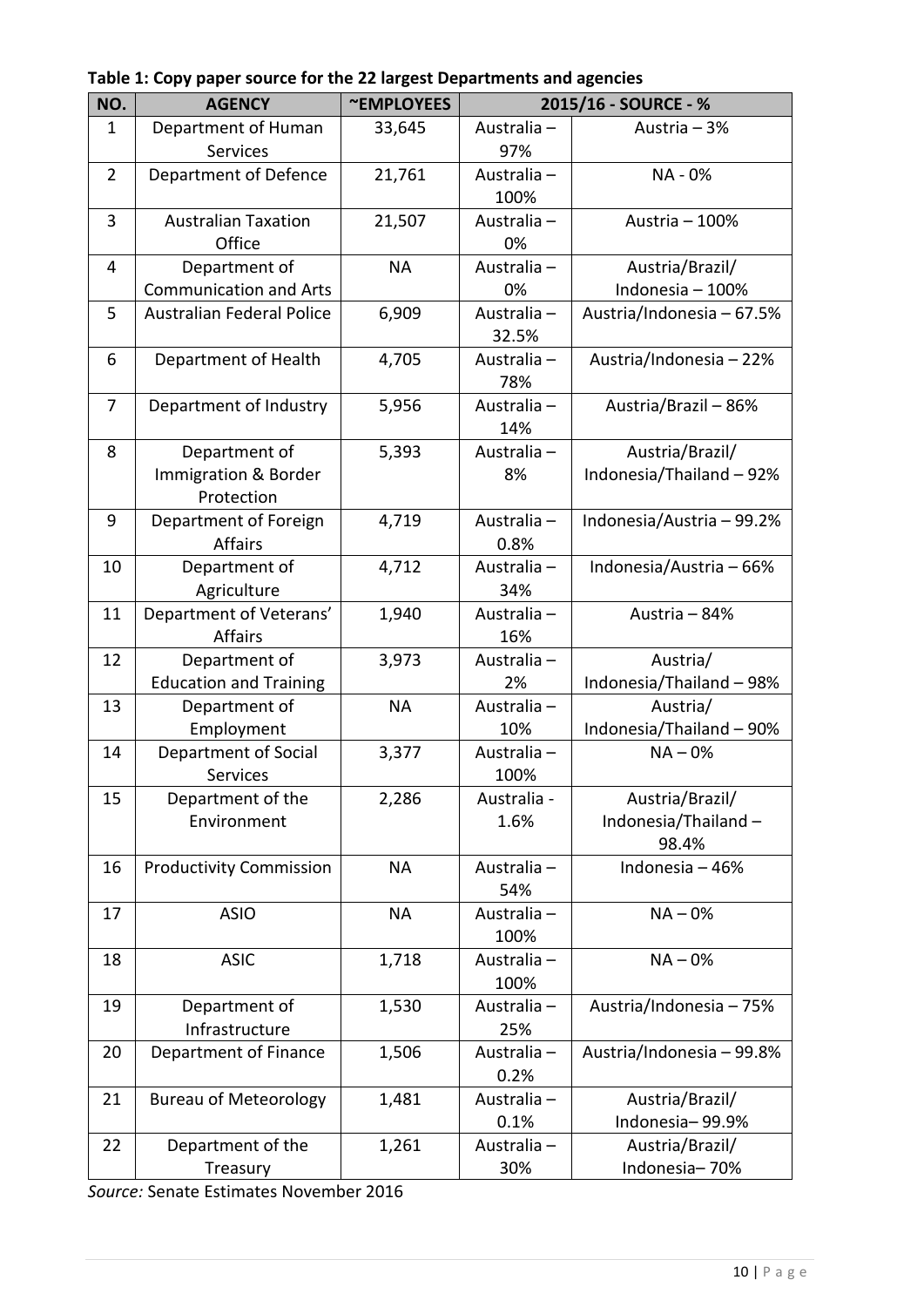It is essential that the sustainability guidelines for paper and printing products be fully implemented within the Australian Government procurement system, to provide a level playing field when it comes to assessing the environmental performance of imported and domestic paper products.

According to the Australian Government's own assessment of performance against the sustainability procurement guidelines: *'there is currently no formal whole‐of‐government mechanism or requirement for entities to report on the uptake of sustainable procurement'.* (Sustainable Procurement in the Australian Government Report 2013).

This lack of transparency and formal requirement to report back on sustainable procurement practices on a whole‐of‐government basis is of significant concern, as there exists a range of sustainability issues with respect to the sourcing of internationally traded goods such as paper products. Furthermore, the lack of a consistent and measurable approach across Australian Government departments and agencies makes it difficult to ensure that the guidelines are being applied and met. An initial assessment should be undertaken by the Australian National Audit Office of the application of the National Waste Policy and requirements of Clause 4.5 of the *Australian Government Commonwealth Procurement Rules* within Government Departments and agencies.

*AFPA recommends that the Australian Government continues work to improve the procurement system in Australia, ensuring that procurement officials adequately implement the environmental sustainability requirements for wood and paper products. Given the high level of imported wood and paper products into Australia, it is important that Government procurement compares 'apples with apples', taking into consideration the environmental impacts of both imported and locally made wood and paper products, when making purchasing decisions.*

### **ILLEGAL LOGGING LEGISLATION**

The Illegal Logging Prohibition Act 2012 details it is a criminal offence to 'knowingly, intentionally or recklessly import or process illegally logged timber'. There are also due diligence requirements for addressing these risks under the associated Illegal Logging Prohibition Regulation 2012.

It has been estimated Australia imports around \$400 million of wood and paper products from illegal sources, which not only undermines the competitiveness of legally sourced and sustainable producers, it contributes to forest degradation and poor sustainability. This Act and associated regulation reflects similar legislation in the United States and Europe to address illegally sourced imports of wood and paper products from high risk countries and regions such as Africa and Asia.

It should also be noted that existing international accredited Chain of Custody certification schemes (e.g. either PEFC or FSC) are an effective means of demonstrating compliance with the Australian Illegal Logging legislation for procurement purposes.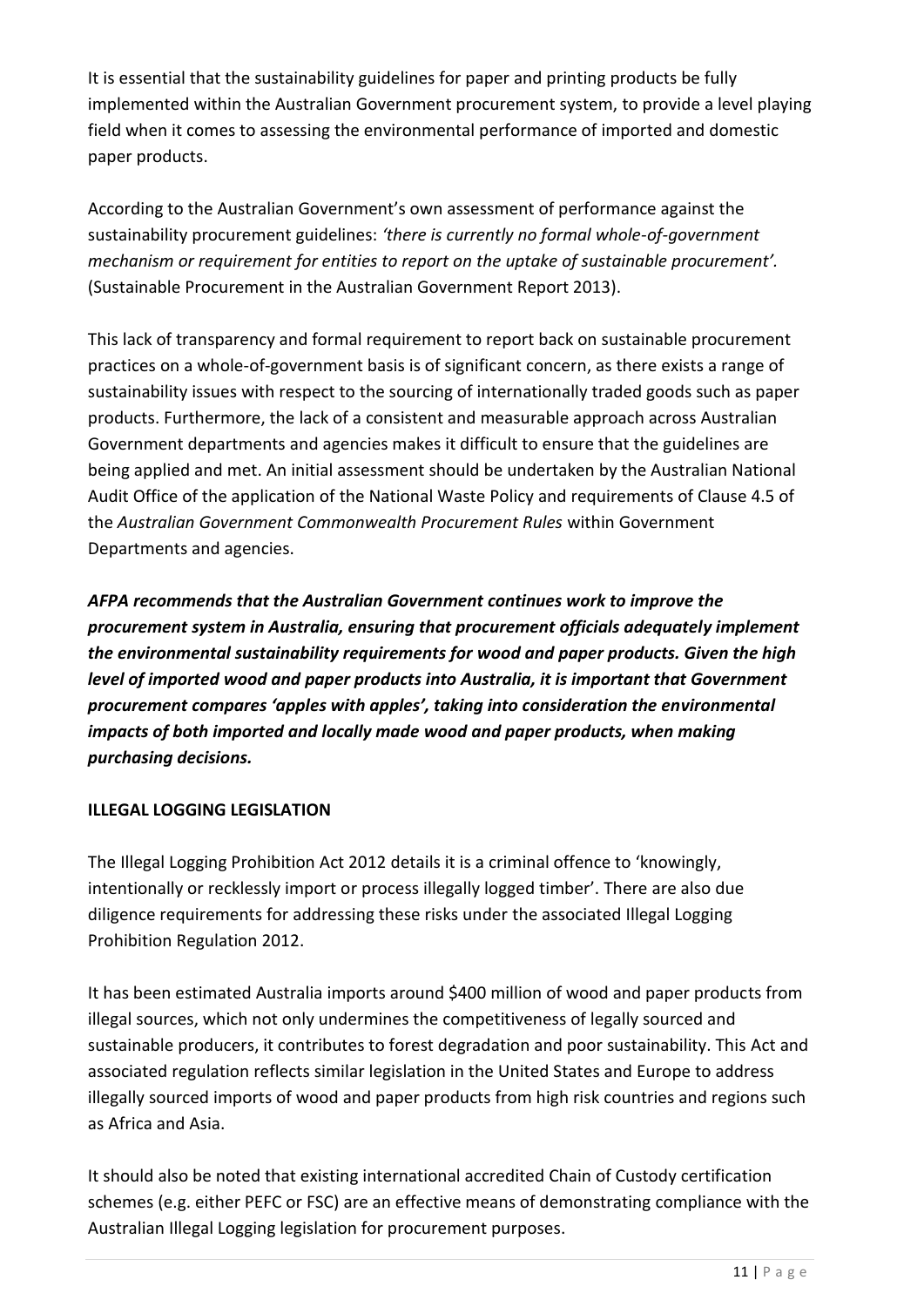# *AFPA recommends that Commonwealth procurement policies and procedures should acknowledge these types of significant risks for imported wood and paper products.*

### **ENERGY USE AND CARBON EMISSIONS**

Another important environmental factor in assessing the sustainability of products is their carbon footprint, considering the energy inputs and carbon emissions from their production and distribution.

The Australian pulp and paper industry has high standards of corporate social responsibility through energy and carbon emissions monitoring and reporting, including mandatory and voluntary requirements such as under the National Greenhouse and Energy Reporting (NGER) and Energy Efficiency Opportunities (EEO) schemes. The Australian Government's EEO program encourages large energy-using businesses to improve their energy efficiency. It does this by requiring businesses to identify, evaluate and report publicly on cost effective energy savings opportunities.

Importantly, the Australian Government has also developed the National Carbon Offset Standard (NCOS) from 1 July 2010, based on the earlier Greenhouse Friendly scheme, which provides national consistency and consumer certainty in voluntary carbon markets for claims of carbon neutrality. The NCOS provides minimum standards for calculating, auditing and offsetting emissions, whereby firms can offset emissions through energy saving technologies and carbon sequestration projects. AFPA would argue that procurement policies should include the NCOS as a minimum standard for products claiming to be carbon neutral, to better align procurement with the Government's overall sustainability agenda and integrity standards. Transport impacts and local sourcing of products

The Australasian Procurement and Construction Council (APCC) was formed in 1967 and is the peak council of departments responsible for procurement, construction and asset management for the Australian, State and Territory governments and the New Zealand Government. In its Sustainable Procurement Guide for Office Paper (2011), the APCC recommends that the transport impacts of fibre sourcing should be taken into account as part of fully informed decisions on material sourcing, including a recommendation to: *Procure paper from suppliers that can demonstrate initiatives to reduce transport intensity associated with fibre sourcing and encourage the use of locally sourced fibre.*

The APCC Guide noted that around 70 per cent of pulp and paper products used in Australia are imported with associated transport impacts from the distribution of pulp and paper products.

*Despite these recommendations, AFPA remains concerned that transport impacts are not adequately recognised or accounted for within the overarching sustainable procurement policy framework adopted by the Australian Government.*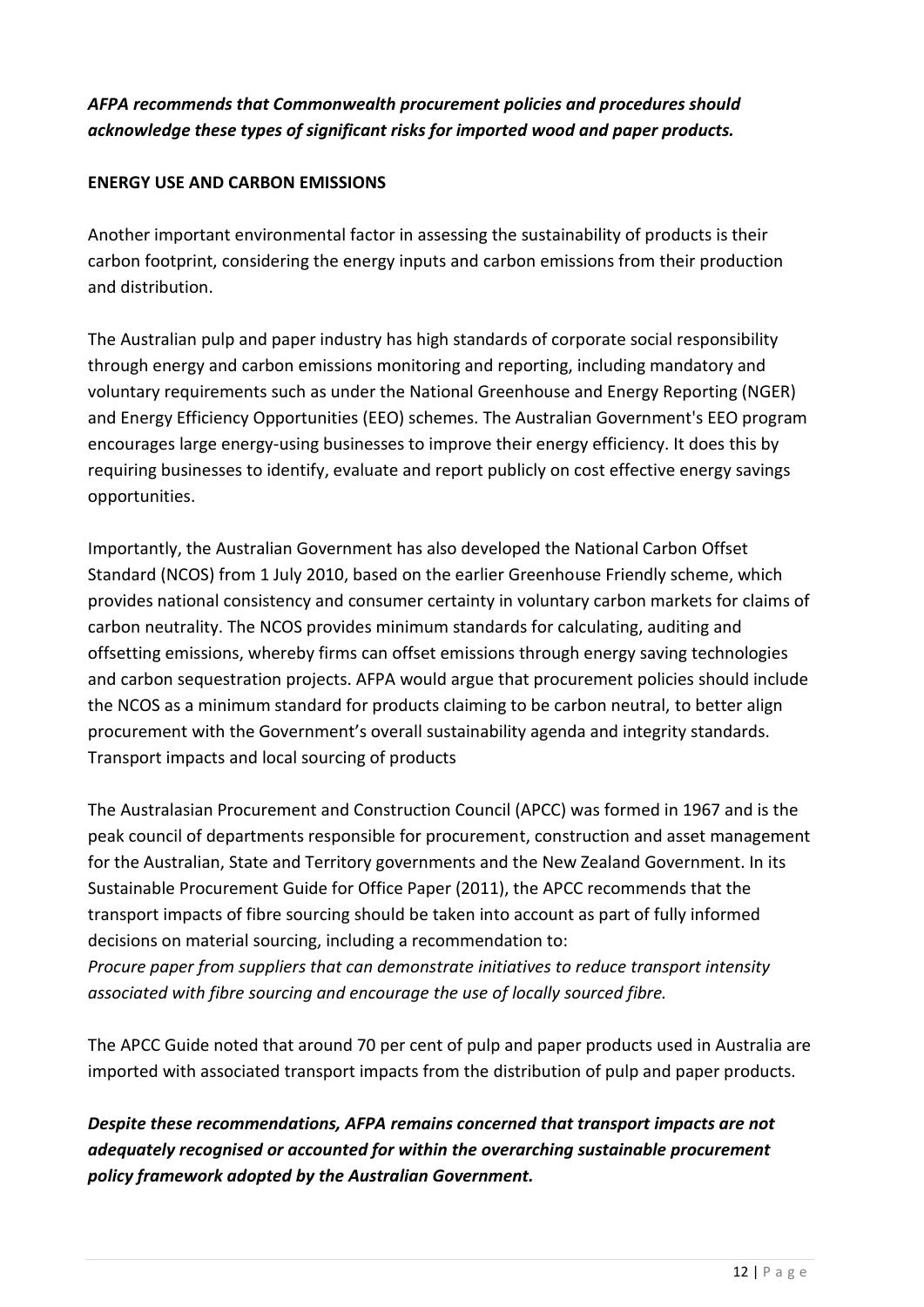#### **WOOD PRODUCTS STANDARDS**

-

Given the high international trade in wood products and varying standards of environmental and product integrity of imported goods into Australia, it is essential that the procurement framework for the Australian Government adequately recognises these issues in contracting for major building and materials projects. The Australian Government is a participant in the building and construction industry, with an expenditure in 2011-12 of \$4.5 billion in the 'Structures and Building and Construction and Manufacturing Components and Supplies' segment (Department of Finance and Deregulation, 2013).

AFPA is concerned about the risks of sub-standard and non-conforming building products, as highlighted by a recent report into non-conforming products (NCPs) used in the building and construction sector (Australian Industry Group 2013)<sup>2</sup>. This report identifies gaps and weaknesses in the conformance framework through inadequate surveillance, verification and enforcement, and outlines the results of a national survey that found that 92 per cent of company respondents reported NCPs in their supply chain.

In the case of EWPs, the report points to the prevalence of NCPs in the structural plywood market. The Engineered Wood Products Association of Australasia (EWPAA) reported: a lack of testing to Australian standards even though contracts may require this; formaldehyde used in resin systems; watered down resins; a lack of labelling, incorrect and fraudulent labelling; and understrength products. The EWPAA reports, in their Aug 2015 submission to the Senate Inquiry into NCP building products, that their market surveillance and targeted check testing during the period January 2013 to August 2015 resulted in '28% of imported panel products were found to not meet Australian Standards, compared to 1.5% non-compliance of certified product from Australia and New Zealand'. In Australian Industry Group 2013 report it was detailed that the NCP volume and the number of organisations responsible for placing it onto the market, are both growing.

The EWPAA administers a Quality Control and Product Certification program for product predictability, reliability and durability, and has routinely tested imported products against their stated compliance with Australian standards. The risks of NCPs in building projects (e.g. plywood, steel, plastics, electrical, glass and aluminium) is a significant issue in terms of workplace health and public safety as well as the direct economic costs of product failure.

*AFPA advocates a stronger role by the Australian Competition and Consumer Commission (ACCC) with respect to enforcement of compliance with Australian environmental and product safety standards, as well as through the Commonwealth Procurement Rules (CPR) as a market leader. It is critical that the Australian Government agencies more rigorously implement the 'value for money' criterion around fitness for purpose and potential supplier's experience and performance history.*

<sup>2</sup> Australian industry Group (2013). The quest for a level playing field: the non-conforming building product dilemma.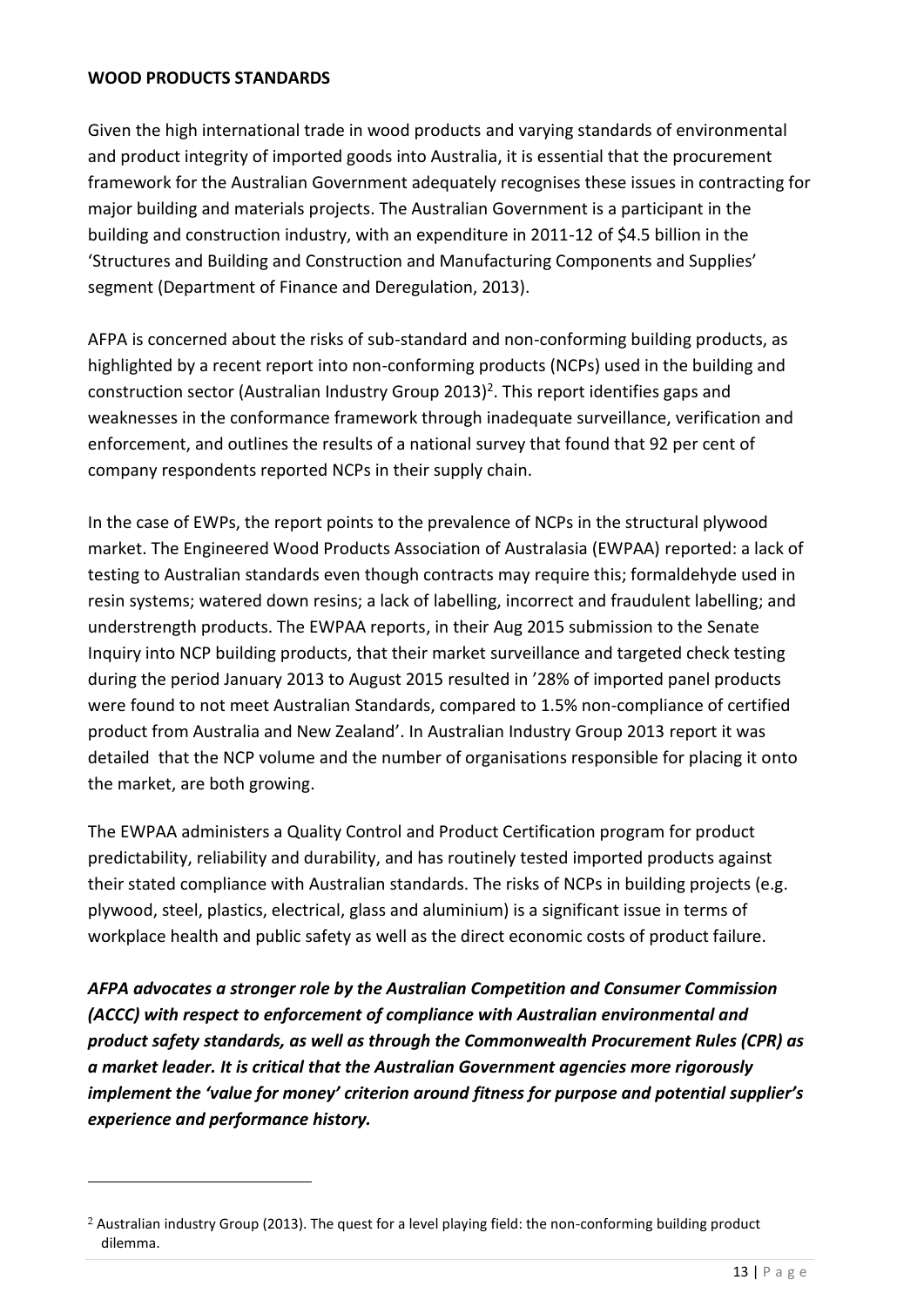#### **LIFE CYCLE ASSESSMENT OF BUILDING MATERIALS**

The significant potential for the forest product industries to contribute to climate change mitigation was acknowledged in the 4th assessment report of the International Panel on Climate Change (IPCC), which stated:

*A sustainable forest management strategy aimed at maintaining or increasing forest carbon stocks, while producing an annual sustained yield of timber, fibre or energy from the forest, will generate the largest sustained mitigation benefit.<sup>3</sup>*

AFPA notes the significant body of research showing the potential for reductions in greenhouse gas (GHG) emissions from the forest, wood and paper products industry. This research has shown that sustainably managed forests and forest product industries can make a positive contribution to reducing or abating GHG emissions. The major pathways for emissions abatement include:

the carbon sequestered in growing forests;

<u>.</u>

- the carbon stored in harvested wood and paper products;
- the substitution of high emissions materials (e.g. steel, concrete) with wood and other fibre based products that have a substantially lower emissions footprint; and
- the use of woody biomass for renewable energy, thereby displacing fossil fuels.

Given the role of harvested wood and paper products (HWPs) as a carbon store and their substitution effects, there is a need for more appropriate implementation of life cycle inventory (LCI) and life cycle assessment (LCA) with respect to procurement of building materials and paper products. By tracking the inputs and outputs for each stage of production and consumption, the LCI of a product can be traced from cradle-to-grave, including in-service, recycling and landfill. Full life cycle accounting can identify and compare the low embodied energy of wood and paper products versus other more carbon-intensive products which is important in terms of the use of wood in reducing emissions in housing and non-residential construction<sup>4</sup> for example.

*AFPA recommends that Australian Government agencies more adequately take into account and implement LCI and LCA assessments, including the carbon emissions profile of alternative materials on a whole-of-life procurement basis, as part of the environmental sustainability provisions of the Commonwealth Procurement Rules (CPR).*

<sup>3</sup> Nabuurs, G.J., et al (2007). *Forestry (9), in Climate Change (2007): Mitigation. Contribution of Working Group III to the Fourth Assessment report of the Intergovernmental Panel on Climate Change.* (Metz B., Davidson O.R., Bosch P.R., Dave R and Meyer L.A. (eds.), Cambridge University Press, UK, and New York, USA.

<sup>4</sup> Lippke, B., Oneil, E., Harrison, R., Skog, K., Gustavsson, L. and Sathre, R. (2011). Life cycle impacts of forest management and wood utilization on carbon mitigation: knowns and unknowns. *Carbon Management* 2: 303-333.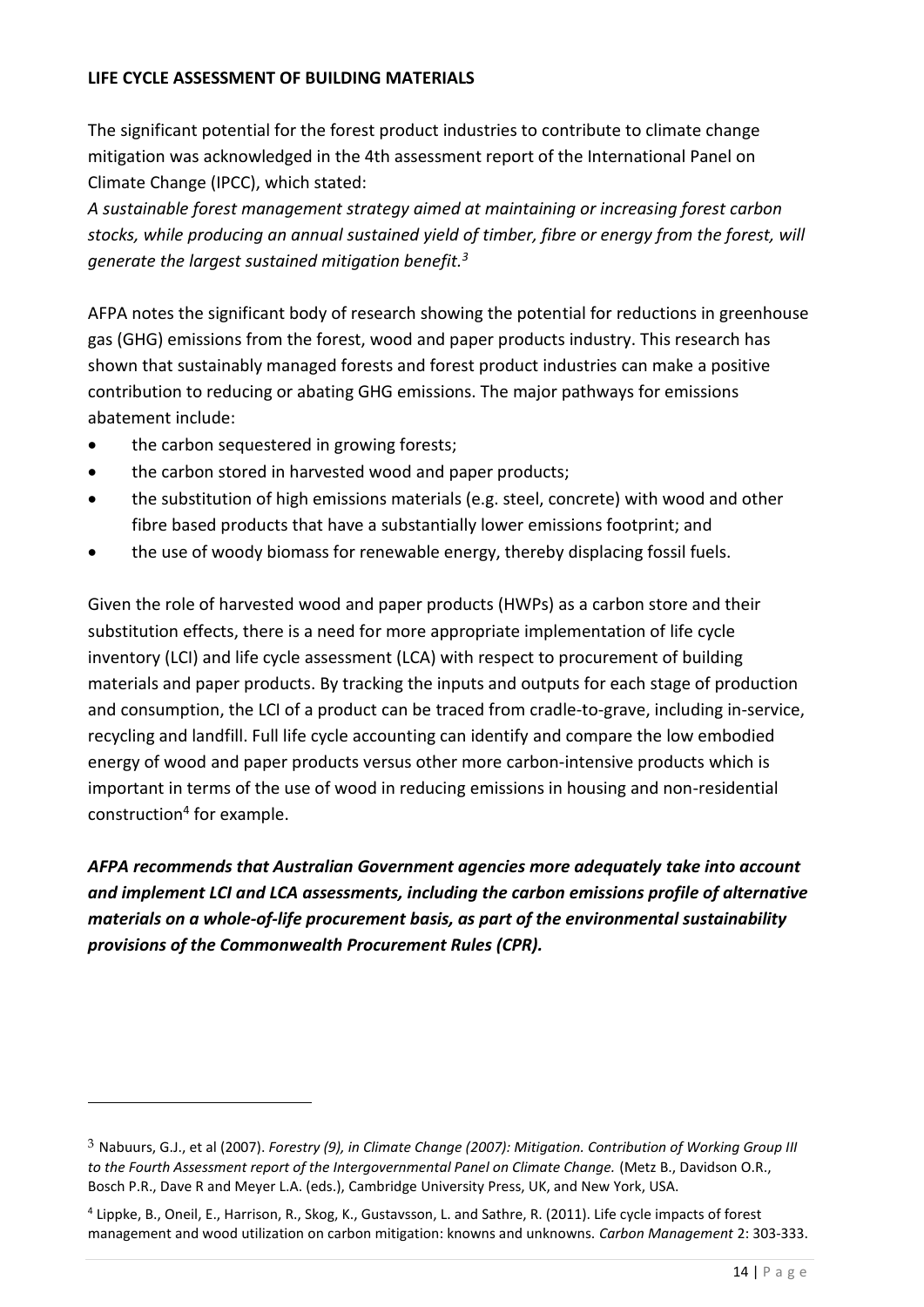#### **TRADE POLICY**

#### *Trade Liberalisation Principles*

AFPA supports the high-level principles of trade liberalisation to support global trade by removing unnecessary trade barriers and promoting greater efficiency, innovation and investment. However, these principles must be applied equitably and with comparable tariff reduction commitments from our major trading partners to deliver positive outcomes.

AFPA supports the following principles regarding Free Trade Agreements (FTAs):

- implementation of equitable free trade principles (i.e. equity in reduction of tariffs and their timing) between trading nations;
- Australian producers should have full access to trade remedies available under the WTO, including anti-dumping and countervailing measures;
- Australia's ability to develop and apply technical regulations, standards, testing and certification procedures must remain unaffected;
- Australia's ability to apply the rights and obligations under the WTO agreements on Sanitary and Phytosanitary (SPS) measures and Technical Barriers to Trade (TBT) must remain unaffected; and
- FTA market access outcomes should be reviewed after implementation for their impacts.

# *The Australian Government should not enter trade agreements where the interests of the Australian forest, wood and paper product industries are adversely and/or inequitably affected, rather trade agreement outcomes should promote and benefit our industries.*

### *Trade Policies*

AFPA recognises the interaction of Australia's public procurement policies and international trade agreements to avoid discrimination by Government on the grounds of country of origin. AFPA supports a level playing field in terms of global trade and action on anti-dumping behaviour, as well as adherence to accepted environmental and social standards. The commitment to reciprocal undertakings with major trading partners is important, particularly in the case of those countries from which most paper imports arise (particularly China and Indonesia).

*AFPA recommends that the Australian Government ensure free trade arrangements include reciprocal environmental and social standards and compliance measures, including a commitment to transparent procurement policies adopted by the Governments of Australia and our major trading partners.*

#### *Wood and Paper Products Trade*

Australian paper manufacturers produce the full range of paper types (packaging, newsprint, tissue, and printing & writing) primarily for the domestic market using both locally grown fibre, recovered paper and imported fibre.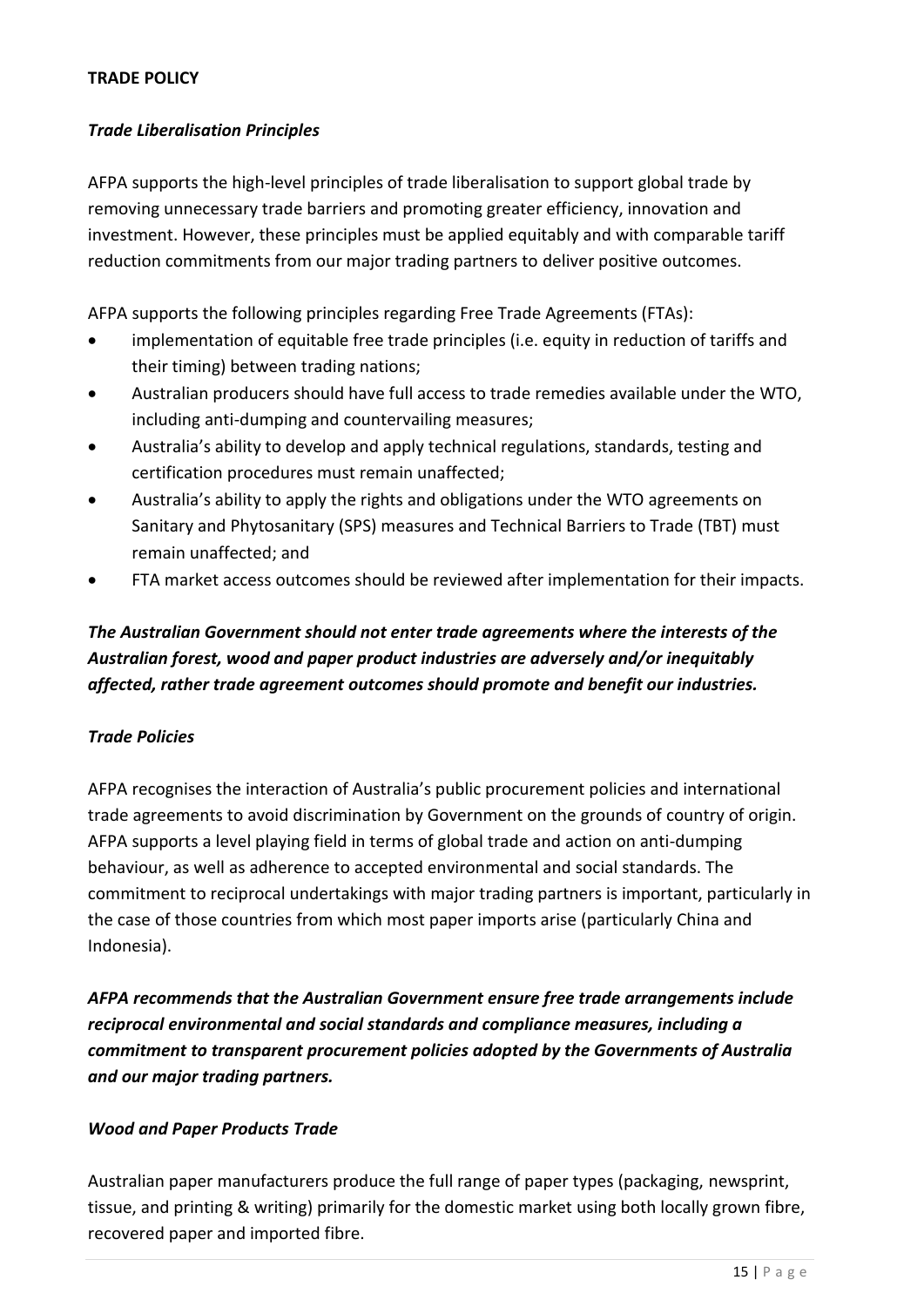As most paper grades are internationally traded commodities, Australian manufacturers face intense competition from large scale producers around the world (including Indonesia).

Given the fierce nature of competition in paper markets, Australian producers are very susceptible to asymmetric tariff reductions, predatory pricing and dumping of imports, and adverse impacts from non-tariff barriers, including direct subsidies, potentially enjoyed by producers in other countries. Capital subsidies in those countries may be explicit or may be a result of poor financial or other local regulation.

A recent example of a problematic FTA outcome for the wood and paper product industries occurred with the China-Australia Free Trade Agreement (ChAFTA). Unfortunately, the final text fails to treat the Australian paper products industry in an equitable manner regarding two-way tariff reform. AFPA notes the removal of Chinese tariffs for many other sectors and for specific wood products such as processed *radiata pine* timber products. However, ChAFTA delivers an inequitable tariff outcome for paper products. This will continue to have negative impacts on investment and trade in the Australian paper industry.

It promotes an un-level playing field regarding proposed tariff reform and provide a competitive advantage for Chinese producers relative to the Australian industry. This issue needs to be addressed in the ChAFTA 3-year structural review or preferably sooner. The position on paper products under ChAFTA cannot be allowed to occur again for any wood or paper products in future FTAs.

Australian sawmills and plywood and panels manufacturers process domestically grown plantation logs into sawn timber and EWP's (such as particleboard, MDF, hardboard etc) which are used primarily in structural and fit-out applications in the domestic housing and commercial markets. Any FTA should not result in asymmetric tariff reduction outcomes, rather seek to promote international standardisation in the interests of more efficient trade between nations, and building codes, addressing non-conforming products, standards and associated regulation should be a key area in this regard.

AFPA supports the existence of an effective anti-dumping and countervailing system, advocates a level playing field in international trade and the ability for domestic industry to redress potential predatory and anti-competitive behaviour by international companies to ensure a level playing field in international trade.

*AFPA recommends that in negotiating trade agreements (including the current Indonesian FTA), the high environmental standards of the domestic industry must be acknowledged in terms of ensuring full compliance of any imported products with Australian environmental standards, including sustainable wood and paper product procurement requirements, domestic waste management and recycling policies. A strong anti-dumping and countervailing measures regime and maintenance of safeguard provisions must be supported.*